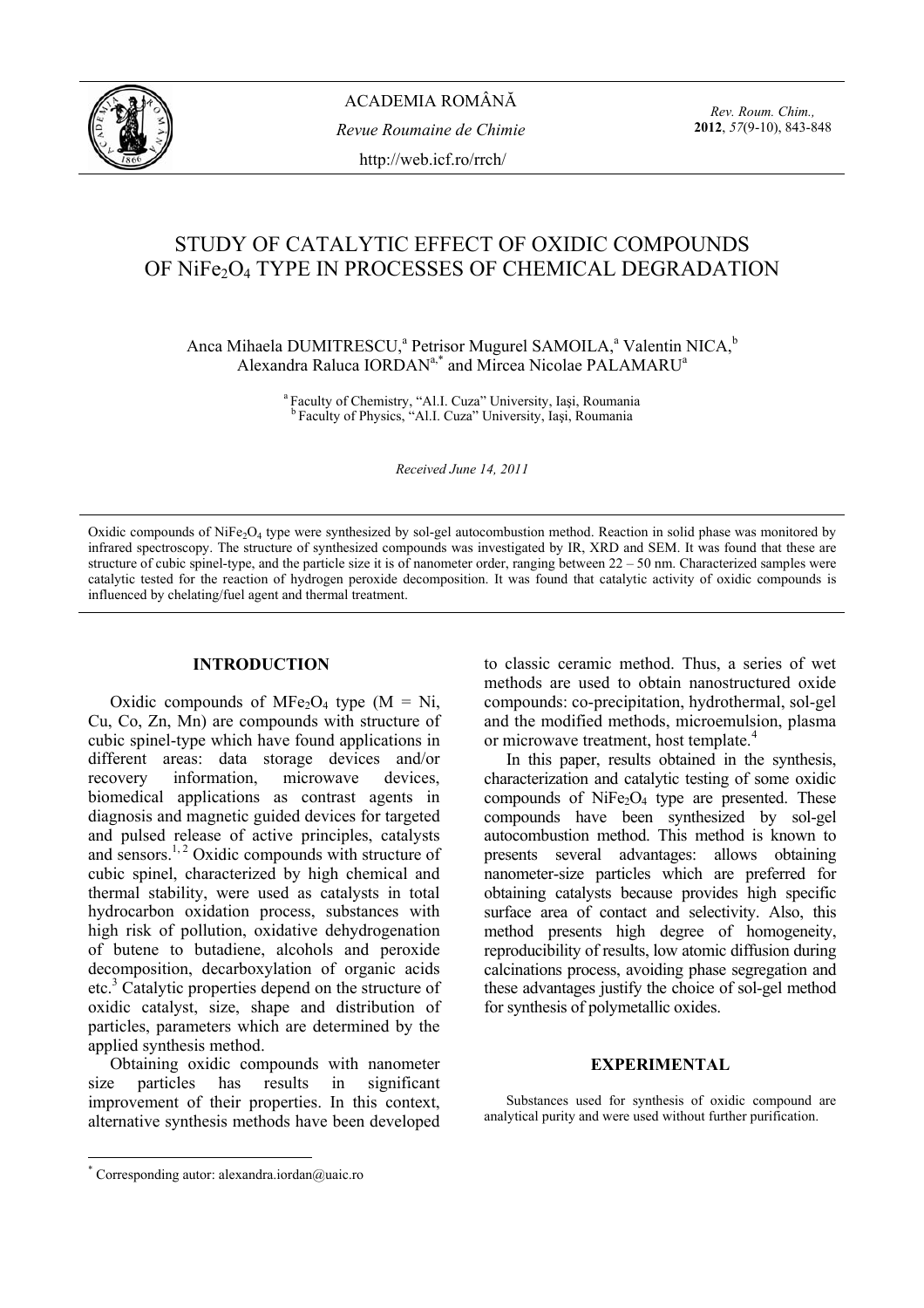

Fig. 1 – Protocol synthesis of oxidic compounds of NiFe<sub>2</sub>O<sub>4</sub> type.

Solution of metallic precursor was obtained by mixing, in stoichiometric ratio, of  $Fe(NO<sub>3</sub>)<sub>3</sub> • 9H<sub>2</sub>O$ ,  $Ni(NO<sub>3</sub>)<sub>2</sub> • 6H<sub>2</sub>O$ and a chelating/fuel agent: citric acid  $(C_8H_{12}O_7)$ , cellulose  $((C_6H_{10}O_{5})_n)$  and mixing cellulose-citric acid. Molar ratio between  $Ni^{2+}$  and  $Fe^{3+}$  cations was 1:2, and between metallic cations in solution and chelating/fuel agent was 1:3. Chelating/fuel agents used for synthesis of oxidic compounds with ordered structure have the ability to decrease the sintering temperature compared with the ceramic method. Homogenate mixing obtained was stirred until the formation of gel. The gel was subjected to thermal treatment at different temperature, as can be seen from the protocol synthesis (Fig. 1).

 Solid phase reaction was followed by IR spectroscopy. Thus, IR spectra were recorded at different stages of synthesis. The spectra give information about the disappearance of organic phase and nitrate ion from reaction medium and the position of metal ions in the crystal structure. This information is useful to determine how the synthesis process should be directed. IR spectra were recorded in the mid infrared range  $(4000 - 300$  cm<sup>-1</sup>) with Fourier transform (FTIR) using a Bruker spectrophotometer TENSOR<sup>TM</sup> 27-type with an anvil ATR cell and a resolution of  $2 \text{ cm}^{-1}$ .

Synthesized samples were characterized by XRD and SEM. X-ray diffraction (XRD) patterns were recorded with a Shimadzu LabX 6000 instrument equipped with a graphite monochromator using a Cu K<sub>a</sub> radiation ( $\lambda$ =0.15406 nm). Scanning electron microscopy (SEM) images were obtained in a Quanta 200 apparatus with EDAX system of elemental analysis.

Characterized samples were catalytic tested in the reaction of hydrogen peroxide decomposition. Release oxygen volume/time dependence was monitored at 60 s intervals for all analyzed samples. The chemical process took place at ambient temperature and pressure and at  $pH = 13.4$ , using for testing a quantity of 0.2 g catalyst and hydrogen peroxide 3 %.

# **RESULTS AND DISCUSSION**

#### **Characterization**

*IR spectra*. The IR spectra recorded for oxidic compounds synthesized show that after thermal treatment at 500°C, there are no absorption bands characteristic of nitrate or carbonate groups. So, it was in discussion wavelength range between 1000  $-300$  cm<sup>-1</sup>.



Fig. 2 – IR spectra from NiFe<sub>2</sub>O<sub>4</sub> treated at 500 $^{\circ}$ C (a) and 700 $^{\circ}$ C (b).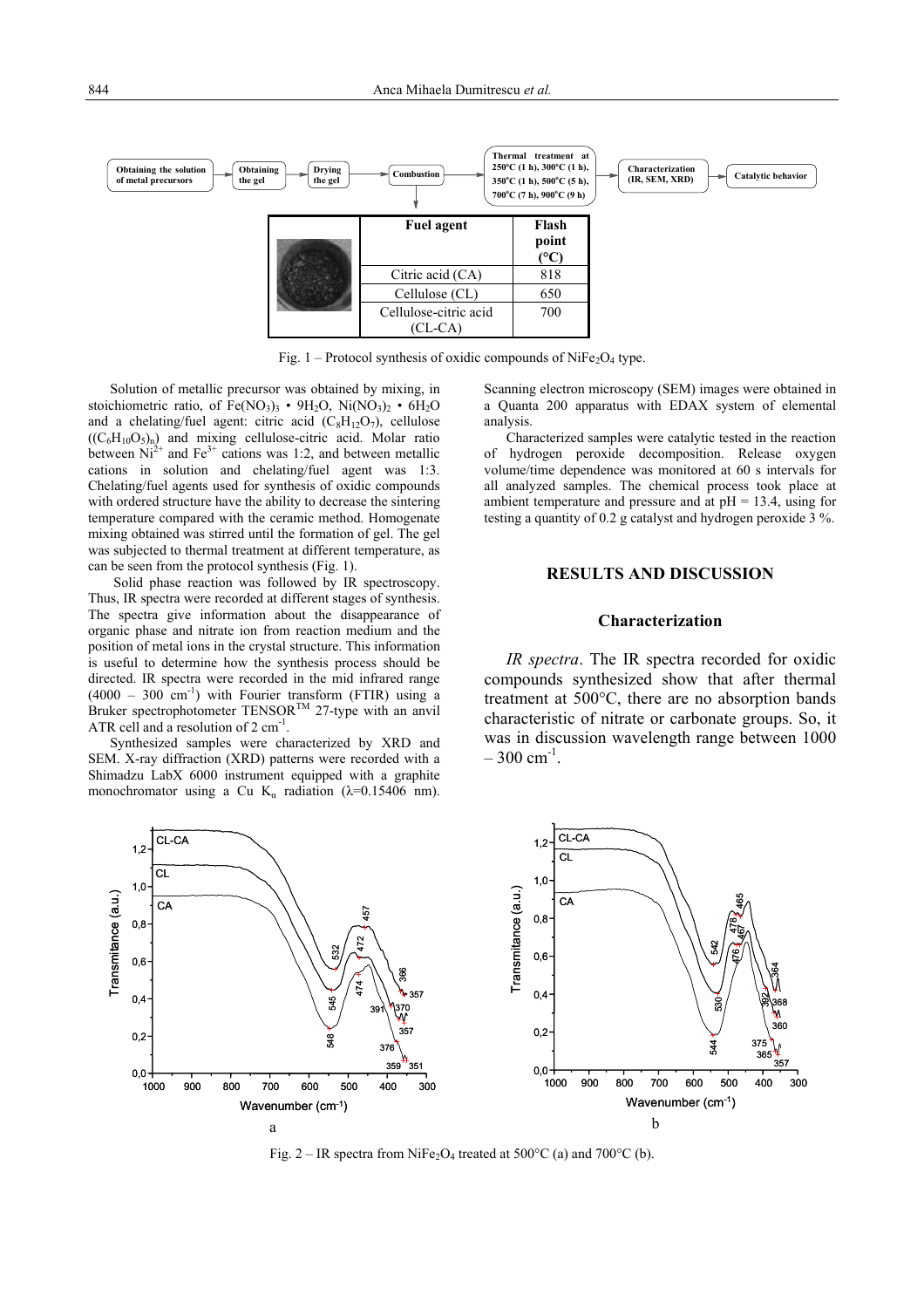

Fig. 3 – XRD for NiFe<sub>2</sub>O<sub>4</sub> treated at 500°C (a) and 700°C (b) (\* - Fe<sub>2</sub>O<sub>3</sub>).

It is also shown absorption bands characteristic spinel-type structure (Fig. 2). So, for the samples thermal treated at 500°C are present broad absorption bands at 548 cm<sup>-1</sup>, 545 cm<sup>-1</sup> and 532  $cm^{-1}$  respectively, assigned to the stretching (υ) vibrations corresponding to Fe – O bonds of tetrahedral sites.<sup>5</sup> The same broad absorption bands, wavelengths moved slightly larger or smaller, 544 cm<sup>-1</sup>, 530 cm<sup>-1</sup> and 542 cm<sup>-1</sup> respectively, are presented in the case of ferrites treated at 700°C. These shifts are due to metal cations ordering in spinel network, which occurs with increasing of heat temperature. In the wavelengths range of  $375 - 350$  cm<sup>-1</sup> are observed absorption bands of small amplitude, assigned to the stretching (υ) vibrations corresponding to Fe – O bonds of octahedral sites. This difference between absorption bands in tetrahedral and octahedral sites of the oxidic compounds synthesized is due to different distance between  $Fe^{3+}$  and  $O^2$  ions in the tetrahedral and octahedral sites.<sup>5, 6</sup> Absorption bands in the 480 –  $450 \text{ cm}^{-1}$  are assigned to asymmetrical stretching (υ) vibrations of  $Ni - O$  bonds.

*X-ray diffraction*. Results obtained by X-ray diffraction of synthesized ferrite are showed in Fig. 3.

It can be observed that both for samples treated at 500°C and those at 700°C were obtained compounds with cubic spinel structure but there is also a secondary phase identified as iron oxide. It was observed also that with increasing of heat treatment temperature, in NiFe<sub>2</sub>O<sub>4</sub>/CA the secondary phase disappears, obtaining the pure compound. For the other two compounds,  $NiFe<sub>2</sub>O<sub>4</sub>/CL$  and  $NiFe<sub>2</sub>O<sub>4</sub>/CL-CA$  respectively, higher heat treatment temperature does not cause the disappearance of secondary phase. It is possible that this disappeared at temperature above 700°C, but such treatment has as result a better ordering of spinelic network. It does not favor the catalytic properties of synthesized compounds.

From XRD crystallite size and lattice parameter *a* were calculated (Table 1) using Scherrer formula:<sup>7</sup>  $\beta_V \cos \theta$ λ cos 0.94  $\frac{1}{2}$ where  $\lambda = 1.5405$  Å;

 $\beta_{1/2}$  – width line diffraction measured at half maximum intensity; and relation:<sup>8</sup>  $a = d_{hkl} \sqrt{(h^2 + k^2 + l^2)}$  where *a* is the lattice parameter of the unit cell,  $d_{hkl}$  is the distance between two equivalent planes and it was calculated from Bragg relation  $d_{hk} = n\lambda/2\sin\theta$ with  $n = 1$  for cubic system; hkl – the reflector plan of crystal.

From Table 1 it can be observed that using the sol-gel autocombustion method for synthesis of  $NiFe<sub>2</sub>O<sub>4</sub>$  ferrite type allowed the obtaining of the compounds with nanometer size particles ranging between 22 – 35 nm. Increase of heat treatment temperature produced an agglomeration of crystallites, such as their size increases, but remains in the tens order of nanometers. A larger agglomeration is observed in the case of  $NiFe<sub>2</sub>O<sub>4</sub>/CA$  samples compared with other samples analyzed. This is observed from electronic micrographs showed in Fig. 4.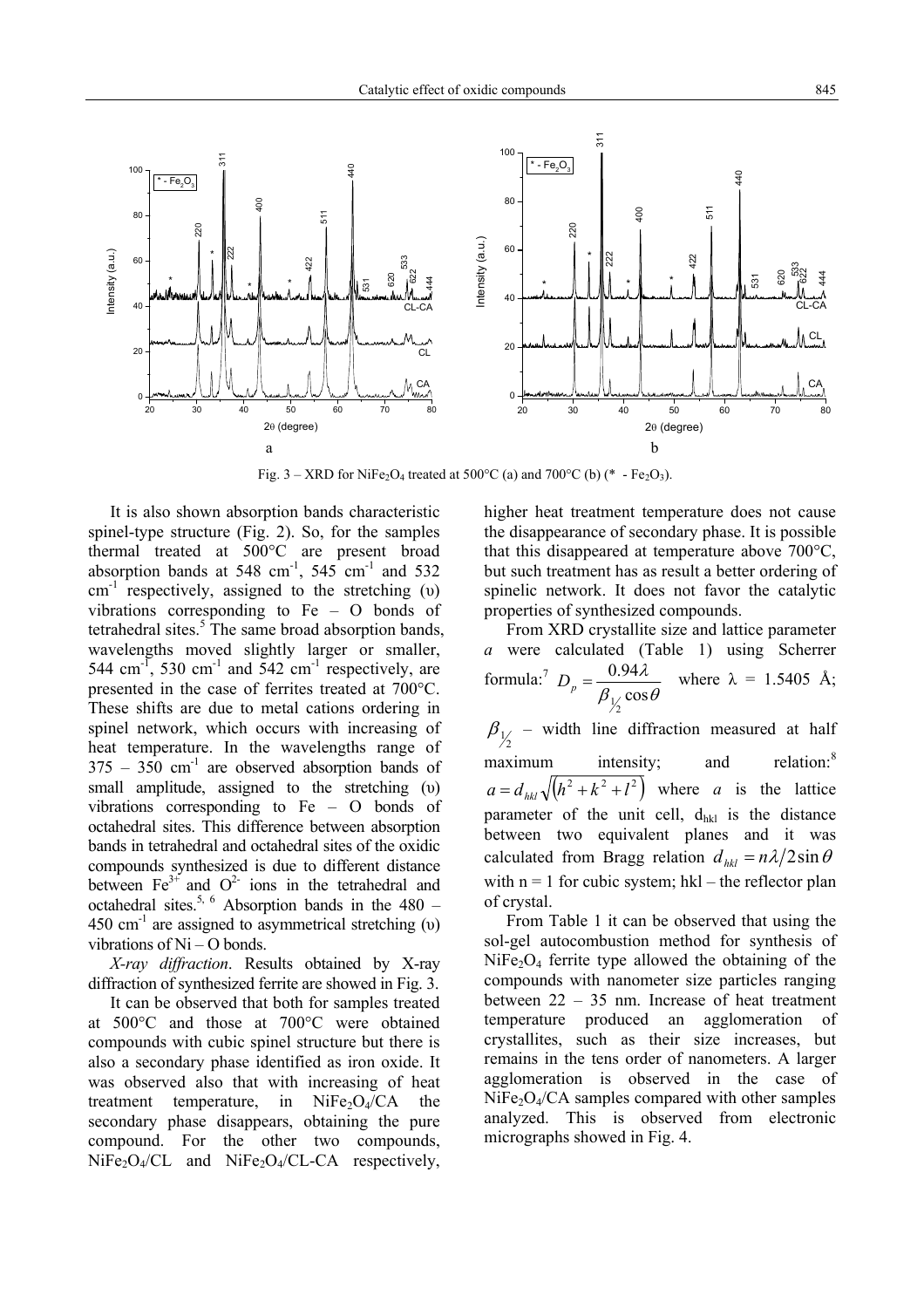| Crystallographic data for oxidic compounds of $NiFe2O4$ type |                                           |                     |                                           |                     |  |  |  |  |  |
|--------------------------------------------------------------|-------------------------------------------|---------------------|-------------------------------------------|---------------------|--|--|--|--|--|
| Sample                                                       | Sample thermal treated at $500^{\circ}$ C |                     | Sample thermal treated at $700^{\circ}$ C |                     |  |  |  |  |  |
|                                                              |                                           | Lattice parameter a |                                           | Lattice parameter a |  |  |  |  |  |
|                                                              | (nm)                                      | A                   | (nm)                                      |                     |  |  |  |  |  |
| NiFe <sub>2</sub> O <sub>4</sub> /CA                         |                                           | 8.343               |                                           | 8.348               |  |  |  |  |  |
| NiFe <sub>2</sub> O <sub>4</sub> /CL                         |                                           | 8.346               | 39                                        | 8.346               |  |  |  |  |  |
| $NiFe2/CL-CA$                                                |                                           | 8.324               |                                           | 8.341               |  |  |  |  |  |

| NiFe <sub>2</sub> O <sub>4</sub> /CA (500°C) |
|----------------------------------------------|
|                                              |
| $\mathbf{v}$                                 |



 $N_1Fe_2O_4/CL$  (500°C)  $N_1Fe_2O_4/CL-CA$  (500°C)

NiFe<sub>2</sub>O<sub>4</sub>/CA (700°C) NiFe<sub>2</sub>O<sub>4</sub>/CA (700°C) NiFe<sub>2</sub>O<sub>4</sub>/CL (700°C) NiFe<sub>2</sub>O<sub>4</sub>/CL-CA (700°C)

Fig. 4 – SEM micrographs for oxidic compounds synthesized.

Fig. 5 – SEM micrograph for cellulose using as chelating/fuel agent.

*Table 2* 

Elemental analysis for oxidic compounds of  $NiFe<sub>2</sub>O<sub>4</sub>$  type

| Compound | NiFe <sub>2</sub> O <sub>4</sub> /CA |                 | NiFe <sub>2</sub> /CL |                 | $NiFe2O4/CL-CA$ |                 |
|----------|--------------------------------------|-----------------|-----------------------|-----------------|-----------------|-----------------|
| Element  | 500°C                                | $700^{\circ}$ C | 500°C                 | $700^{\circ}$ C | 500°C           | $700^{\circ}$ C |
| Ni       | 4.78                                 | 4.30            | 4.37                  | 4.35            | 4.59            | 4.48            |
| Fe       | 13.30                                | 9.25            | 12.89                 | 12.05           | 13.93           | 12.13           |
|          | 67.28                                | 60.95           | 68.02                 | 65.01           | 68.10           | 62.35           |

The lattice parameter calculated from XRD is 8.34 Å, value which is in agreement with literature data published so far.  $9, 10$ 

*Electron microscopy*. From SEM micrographs obtained for samples treated at 500°C could be observed that  $NiFe<sub>2</sub>O<sub>4</sub>/CA$  ferrite has porous particles of cubic form of different sizes.  $NiFe<sub>2</sub>O<sub>4</sub>/CL$  and  $NiFe<sub>2</sub>O<sub>4</sub>/CL-CA$  ferrites have rod-shapes of different sizes. This structure is favored by the chelating/fuel agent used – cellulose – for which SEM micrograph is showed in Fig. 5.

In practice, the ferrite crystallites "grow" on the cellulose microfibers. This type of aggregation prevents agglomeration and may be favored by electrostatic forces between the crystallites of nanometer sizes and surface tensions from the  $microfiber - crystallite interface.<sup>11</sup>$ 

Micrographs obtained for samples treated at 700°C (Fig. 4) confirm the structure of agglomerate cubic particles for  $NiFe<sub>2</sub>O<sub>4</sub>/CA$  and rod-shapes for NiFe<sub>2</sub>O<sub>4</sub>/CL and NiFe<sub>2</sub>O<sub>4</sub>/CL-CA.

 In Table 2 the results obtained by EDAX elemental analysis were summarized. It can be considered that the ratio of 1:2 between metallic cations  $Ni^{2+}$  and  $Fe^{3+}$  is respected. The differences which appear in the case of iron are due to iron oxide present as secondary phase.

*Table 1*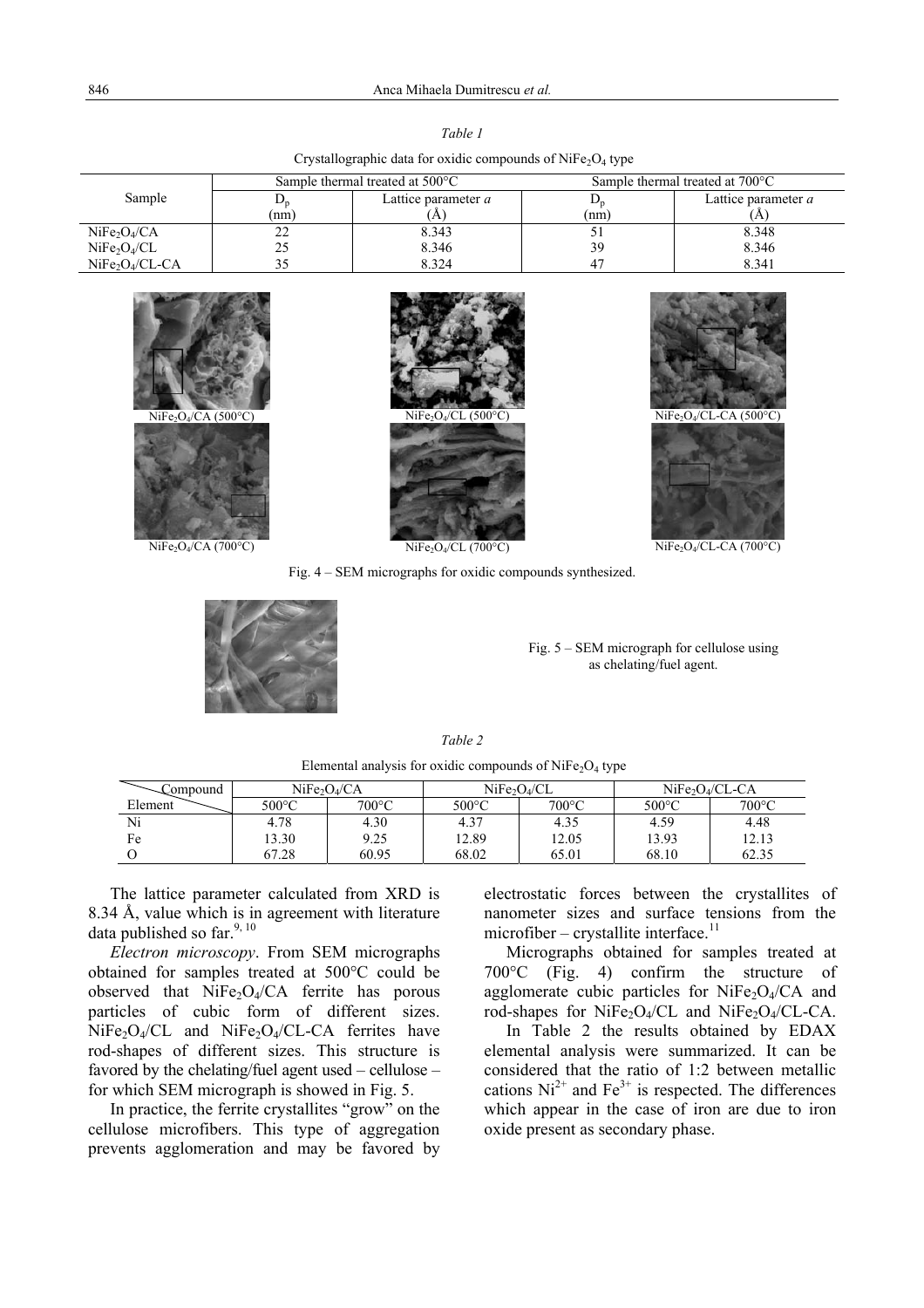# **Catalytic behavior**

 Catalytic decomposition of hydrogen peroxide was followed by measuring the amount of oxygen released in time, results are showed in Fig. 6. It can be observed that the increasing of heat treatment temperature significantly influenced the catalytic properties of analyzed samples. If the ferrite is thermal treated at 500°C catalytic activity increases in order  $NiFe<sub>2</sub>O<sub>4</sub>/CL$  >  $NiFe<sub>2</sub>O<sub>4</sub>/CL-CA$  $NiFe<sub>2</sub>O<sub>4</sub>/CA$ . The maximum degree of decomposition of  $H_2O_2$  in the presence of  $NiFe<sub>2</sub>O<sub>4</sub>/CL$  as catalyst occurs after 57 min.

Good catalytic activity of NiFe<sub>2</sub>O<sub>4</sub>/CL can be attributed to its structure (Fig. 3) that gives greater contact area and high specificity, compared with  $NiFe<sub>2</sub>O<sub>4</sub>/CA$  and  $NiFe<sub>2</sub>O<sub>4</sub>/CL-CA$ . For ferrite treated at 700°C catalytic activity decrease significantly, amount of released oxygen is less than 0.5 ml/g. This behavior can be attributed to ordering spinel crystalline network which occurs with increasing of heat treatment temperature. The increasing of heat treatment temperature causes an agglomeration of particles. This has the effect of reducing the contact surface and therefore decreasing of catalytic activity. Tests of decomposition of  $H_2O_2$  using iron oxide as catalyst, obtained under the conditions of studied ferrites, showed that it does not demonstrate catalytic activity (Fig. 7).

Additional studies were done on the  $NiFe<sub>2</sub>O<sub>4</sub>/CL$  catalyst, which shows the best catalytic activity. The results have revealed that the increase of heat treatment temperature has the same effect of reducing the catalytic activity, as can be seen from Fig. 8. It is obvious that the catalytic activity is influenced by the duration of heat treatment. Thus, if the ferrite is treated at 700°C, as with duration of thermal treatment is greater the catalytic activity decrease. This behavior can be attributed to a more advanced ordering of metal cations in spinel-type structure.



Fig. 6 – Catalytic behavior of oxidic compounds synthesized: a – samples thermal treated at 500°C; b – samples thermal treated at 700°C.





Fig. 7 – Catalytic behavior of Fe<sub>2</sub>O<sub>3</sub>. Fig. 8 – Influence of heat treatment temperature on the catalytic activity of NiFe<sub>2</sub>O<sub>4</sub>/CL.